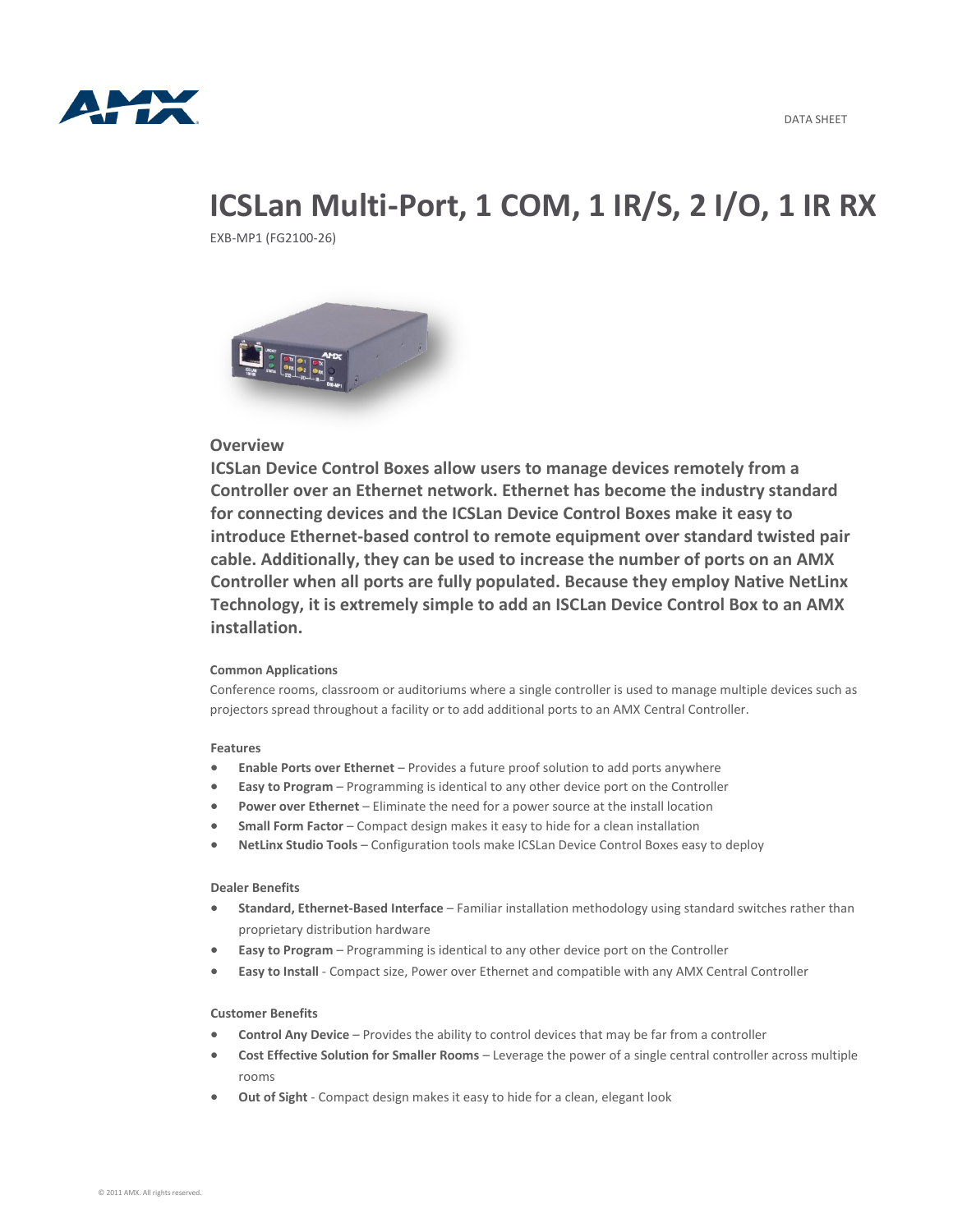## **Specifications**

| <b>GENERAL</b>       |                                                                 |
|----------------------|-----------------------------------------------------------------|
| Dimensions (HWD)     | 1" x 3" x 4 13/16" (2.5 cm cm x 7.6 cm x 12.2 cm) (1 RU Height) |
| Power                | PoE Powered - No local Power Supply needed                      |
|                      | Power draw: 1.9 Watts                                           |
| Operation            | 1 RS-232 control port, supports XON/XOFF CTS/RTS, 300 - 115.2K  |
|                      | Baud                                                            |
|                      | 2 Input/Output channels                                         |
|                      | 1 IR / Serial control port, 20KHz - 1.14MHz                     |
|                      | 1 IR Receiver port                                              |
| Status LEDs          | 1 Green LED shows connection and power status                   |
|                      | 1 Green LED shows Ethernet Link status and activity             |
|                      | 1 Red LED shows serial transmit (TX) data activity              |
|                      | 1 Yellow LED shows serial receive (RX) data activity            |
|                      | 2 Yellow LEDs (1 per I/O) show Input/Output activity            |
|                      | 4 Red LEDs (1 per IR port) show IR transmit (TX) data activity  |
|                      | 4 Yellow LEDs (1 per I/O port) show I/O input activity          |
| Connections / Wiring | 1 RJ-45 ICS-LAN Ethernet Connector                              |
| Certifications       | FCC Part 15 Class B                                             |
|                      | C-Tick CISPR 22 Class B                                         |
|                      | VCCI CISPR 22 Class B                                           |
|                      | CE EN 55022 Class B                                             |
|                      | CB Scheme IEC 60950-1                                           |
|                      | cULus UL 60950-1                                                |